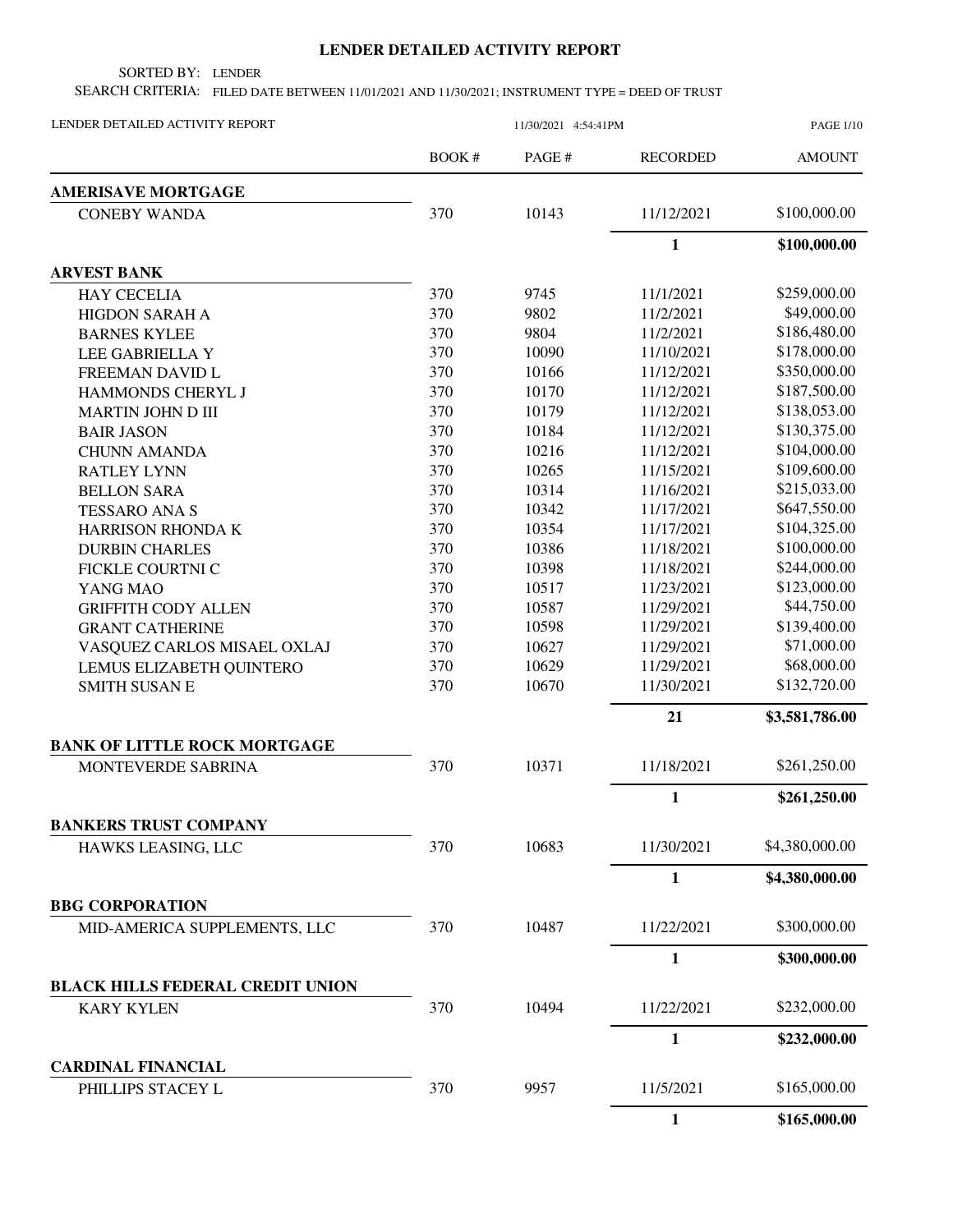| LENDER DETAILED ACTIVITY REPORT |  |
|---------------------------------|--|

LENDER DETAILED ACTIVITY REPORT 11/30/2021 4:54:41PM

PAGE 2/10

|                                            | BOOK# | PAGE# | <b>RECORDED</b>  | <b>AMOUNT</b>  |
|--------------------------------------------|-------|-------|------------------|----------------|
| <b>CARRINGTON MORTGAGE SERVICES</b>        |       |       |                  |                |
| <b>STAATS AMANDA</b>                       | 370   | 9956  | 11/5/2021        | \$198,702.00   |
| <b>CHAPMAN CONNIE</b>                      | 370   | 9972  | 11/8/2021        | \$47,359.00    |
|                                            |       |       | $\boldsymbol{2}$ | \$246,061.00   |
| <b>COHU GARY TRUST</b>                     |       |       |                  |                |
| <b>MOSER ENDEAVORS LLC</b>                 | 370   | 9789  | 11/2/2021        | \$44,000.00    |
|                                            |       |       | $\mathbf{1}$     | \$44,000.00    |
| <b>COMMERCE BANK</b>                       |       |       |                  |                |
| POTTORF PAUL LEE                           | 370   | 10575 | 11/24/2021       | \$254,719.00   |
|                                            |       |       | $\mathbf{1}$     | \$254,719.00   |
| <b>COMMUNITY BANK AND TRUST</b>            |       |       |                  |                |
| MILLAGE ANDREW MICHAEL TRUST               | 370   | 9773  | 11/1/2021        | \$80,000.00    |
| <b>BUTTS DENIM BLUE IVY STEELE</b>         | 370   | 9776  | 11/2/2021        | \$28,720.00    |
| <b>DUNLAVY KATHERINE E</b>                 | 370   | 9860  | 11/4/2021        | \$124,990.21   |
| <b>GATES BRADLEY C</b>                     | 370   | 9861  | 11/4/2021        | \$15,000.00    |
| <b>LINK JOANNE</b>                         | 370   | 9967  | 11/5/2021        | \$214,550.00   |
| MILLAGE SAMANTHA TRUST                     | 370   | 10350 | 11/17/2021       | \$80,000.00    |
| KOLKMEYER DANE A                           | 370   | 10408 | 11/19/2021       | \$420,900.00   |
| <b>BRANHAM JULIE A</b>                     | 370   | 10424 | 11/19/2021       | \$230,000.00   |
| <b>COLEMAN BRENDA J</b>                    | 370   | 10592 | 11/29/2021       | \$500,000.00   |
|                                            |       |       | $\boldsymbol{9}$ | \$1,694,160.21 |
| <b>COMMUNITY NATIONAL BANK &amp; TRUST</b> |       |       |                  |                |
| <b>HATFIELD RONDA R</b>                    | 370   | 9814  | 11/2/2021        | \$273,500.00   |
|                                            |       |       | $\mathbf{1}$     | \$273,500.00   |
| <b>COMMUNITY STATE BANK</b>                |       |       |                  |                |
| <b>BRIGHT DESIRAE</b>                      | 370   | 9836  | 11/3/2021        | \$400,000.00   |
|                                            |       |       | $\mathbf{1}$     | \$400,000.00   |
| <b>COMMUNITYAMERICA CREDIT UNION</b>       |       |       |                  |                |
| <b>MCMAIN CATHY S</b>                      | 370   | 9963  | 11/5/2021        | \$171,700.00   |
|                                            |       |       | $\mathbf{1}$     | \$171,700.00   |
| <b>CORNERSTONE BANK</b>                    |       |       |                  |                |
| <b>SPRAGUE CATHERINE E</b>                 | 370   | 9724  | 11/1/2021        | \$300,000.00   |
| <b>KING JOSHUA</b>                         | 370   | 10404 | 11/18/2021       | \$296,000.00   |
|                                            |       |       | $\overline{2}$   | \$596,000.00   |
| <b>CS BANK</b>                             |       |       |                  |                |
| <b>LEDBETTER DELMY</b>                     | 370   | 10193 | 11/12/2021       | \$137,376.50   |
|                                            |       |       | 1                | \$137,376.50   |
| <b>DAS ACQUISITION COMPANY</b>             |       |       |                  |                |
| <b>COLLINS KEITH</b>                       | 370   | 10109 | 11/10/2021       | \$120,772.00   |
| PELEP PERMELIHTER                          | 370   | 10637 | 11/29/2021       | \$92,297.00    |
|                                            |       |       | $\boldsymbol{2}$ | \$213,069.00   |
| DEUTSCHE BANK NATIONAL TRUST COMPANY       |       |       |                  |                |
| ABA 2012 TC ASSETS LLC                     | 370   | 9867  | 11/4/2021        | \$5,316,200.00 |
|                                            |       |       | $\mathbf{1}$     | \$5,316,200.00 |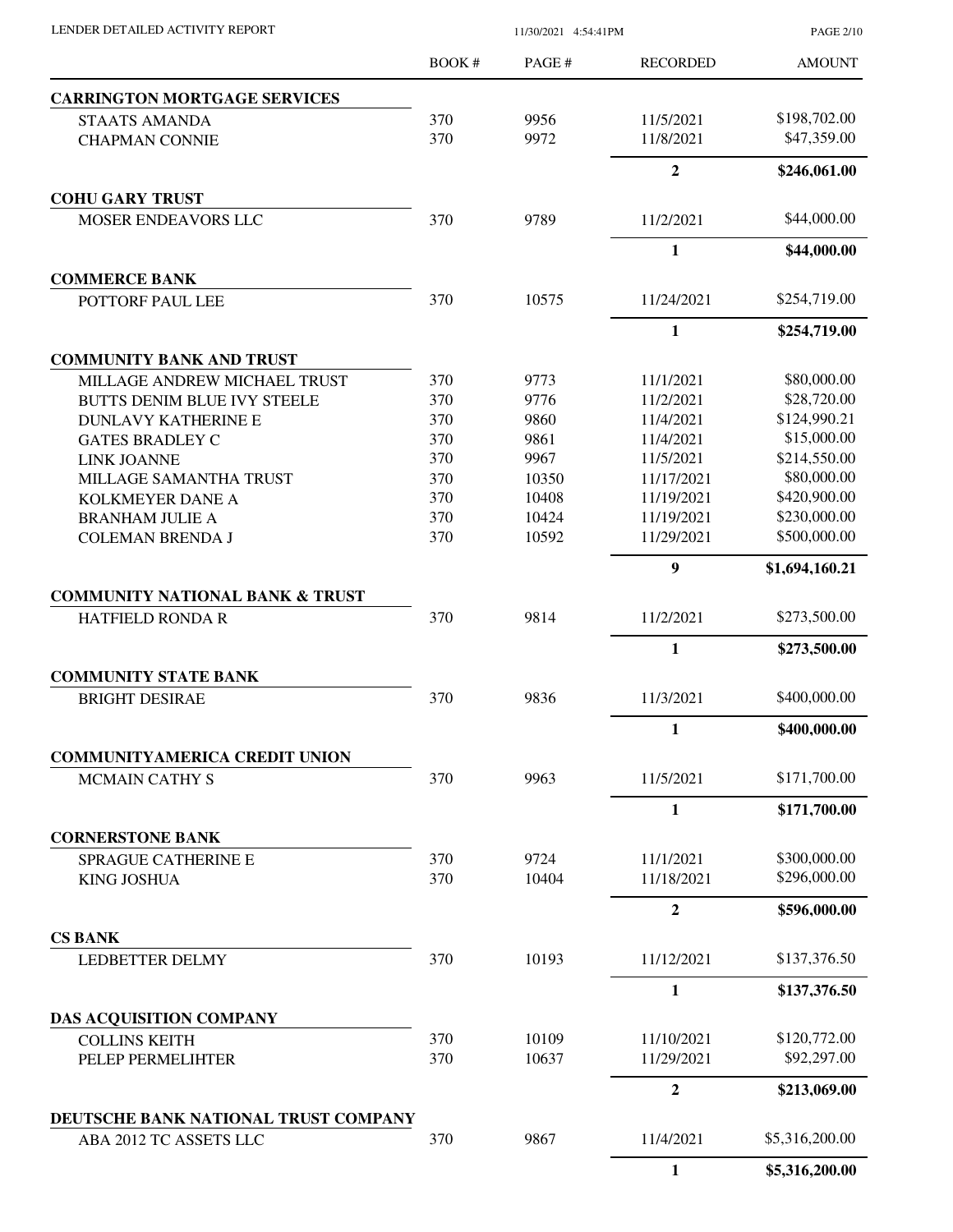| LENDER DETAILED ACTIVITY REPORT           | 11/30/2021 4:54:41PM |       |                  | <b>PAGE 3/10</b> |  |
|-------------------------------------------|----------------------|-------|------------------|------------------|--|
|                                           | BOOK #               | PAGE# | <b>RECORDED</b>  | <b>AMOUNT</b>    |  |
| <b>DUPACO COMMUNITY CREDIT UNION</b>      |                      |       |                  |                  |  |
| 1688 RADFORD ROAD RESIDENTIAL COOPERA 370 |                      | 10025 | 11/9/2021        | \$949,789.44     |  |
|                                           |                      |       | $\mathbf{1}$     | \$949,789.44     |  |
| <b>ELEVEN MORTGAGE</b>                    |                      |       |                  |                  |  |
| <b>SOFIA LARRY RAY</b>                    | 370                  | 9787  | 11/2/2021        | \$325,000.00     |  |
|                                           |                      |       | $\mathbf{1}$     | \$325,000.00     |  |
| <b>FAIRWAY INDEPENDENT MORTGAGE</b>       |                      |       |                  |                  |  |
| WILLIAMS MARVA                            | 370                  | 10289 | 11/16/2021       | \$285,000.00     |  |
|                                           |                      |       | $\mathbf{1}$     | \$285,000.00     |  |
| <b>FCS FINANCIAL</b>                      |                      |       |                  |                  |  |
| YANG TZONGMOUNG SCOTT                     | 370                  | 9768  | 11/1/2021        | \$489,087.00     |  |
| PARSONS MEGAN R                           | 370                  | 10033 | 11/9/2021        | \$278,000.00     |  |
| HENRY LANA KAY                            | 370                  | 10423 | 11/19/2021       | \$530,000.00     |  |
|                                           |                      |       | $\mathbf{3}$     | \$1,297,087.00   |  |
| FIRST COMMUNITY BANK                      |                      |       |                  |                  |  |
| <b>BLAND DIANNA</b>                       | 370                  | 9795  | 11/2/2021        | \$187,500.00     |  |
| <b>CHARLES CRYSTAL A</b>                  | 370                  | 9919  | 11/4/2021        | \$226,200.00     |  |
| <b>TYREE ADRIENNE</b>                     | 370                  | 9982  | 11/8/2021        | \$193,782.00     |  |
| <b>SHARP DAVID</b>                        | 370                  | 10015 | 11/9/2021        | \$173,400.00     |  |
| <b>HIGHTOWER KYLI</b>                     | 370                  | 10160 | 11/12/2021       | \$45,481.00      |  |
| <b>EWING SUSAN L</b>                      | 370                  | 10192 | 11/12/2021       | \$90,505.00      |  |
| <b>CASADY CHARLENE</b>                    | 370                  | 10210 | 11/12/2021       | \$4,200,000.00   |  |
| VINCENT VICTORIA L                        | 370                  | 10239 | 11/15/2021       | \$344,675.00     |  |
| <b>DEWITT SHASTA</b>                      | 370                  | 10242 | 11/15/2021       | \$321,541.00     |  |
| STEPHENS JULIE L                          | 370                  | 10271 | 11/15/2021       | \$54,100.00      |  |
| <b>JACKSON SARA L</b>                     | 370                  | 10273 | 11/15/2021       | \$170,000.00     |  |
| REYES MARIA D MARITNEZ                    | 370                  | 10274 | 11/15/2021       | \$104,000.00     |  |
| PEREZ YOERIX                              | 370                  | 10340 | 11/17/2021       | \$250,000.00     |  |
| <b>HTOO TA LAY</b>                        | 370                  | 10492 | 11/22/2021       | \$260,200.00     |  |
| <b>COOK GINA SUZANNE</b>                  | 370                  | 10553 | 11/24/2021       | \$5,207.00       |  |
| HUSKEY CYNDI S                            | 370                  | 10635 | 11/29/2021       | \$159,440.00     |  |
| EM LAUGHLIN LLC                           | 370                  | 10660 | 11/30/2021       | \$153,000.00     |  |
|                                           |                      |       | 17               | \$6,939,031.00   |  |
| FIRST STATE BANK OF PURDY                 |                      |       |                  |                  |  |
| <b>SUNG SUI REM</b>                       | 370                  | 9748  | 11/1/2021        | \$1,530,000.00   |  |
| <b>QUEARY HEIDI</b>                       | 370                  | 9752  | 11/1/2021        | \$274,440.00     |  |
|                                           |                      |       | $\boldsymbol{2}$ | \$1,804,440.00   |  |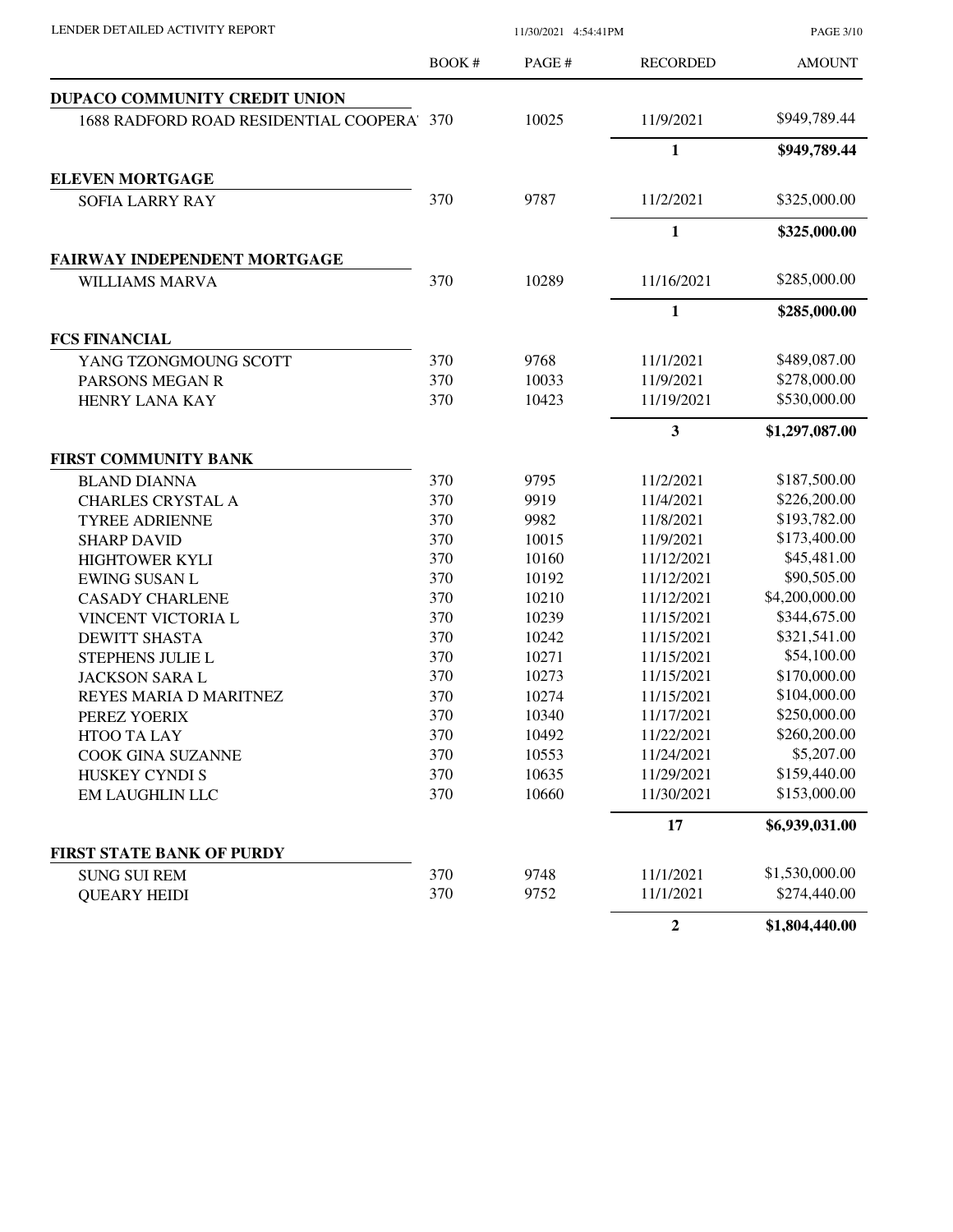PAGE 4/10

|                                             | BOOK# | PAGE # | <b>RECORDED</b>         | <b>AMOUNT</b>  |
|---------------------------------------------|-------|--------|-------------------------|----------------|
| <b>FLAT BRANCH MORTGAGE</b>                 |       |        |                         |                |
| <b>AVENDANO HUGO</b>                        | 370   | 9743   | 11/1/2021               | \$192,878.00   |
| <b>SHEPARD HOLLIE</b>                       | 370   | 9746   | 11/1/2021               | \$288,800.00   |
| POGUE PAIGE                                 | 370   | 9754   | 11/1/2021               | \$204,000.00   |
| DERR DAVID T                                | 370   | 9757   | 11/1/2021               | \$85,500.00    |
| <b>MARKOVICH STEPHEN</b>                    | 370   | 9774   | 11/1/2021               | \$124,000.00   |
| VANDENBURG CARA                             | 370   | 9798   | 11/2/2021               | \$128,800.00   |
| <b>JONES BRITTANY</b>                       | 370   | 9903   | 11/4/2021               | \$237,575.00   |
| ROCEK CYNHTIA L                             | 370   | 9911   | 11/4/2021               | \$260,000.00   |
| <b>DENNY KENNETH</b>                        | 370   | 9916   | 11/4/2021               | \$288,900.00   |
| <b>FARMER CLETA J</b>                       | 370   | 9988   | 11/8/2021               | \$187,441.00   |
| <b>WHITE RAVIN</b>                          | 370   | 9990   | 11/8/2021               | \$234,650.00   |
| <b>GIBSON SHELLY</b>                        | 370   | 9994   | 11/8/2021               | \$81,005.00    |
| <b>OXFORD RIVER</b>                         | 370   | 9995   | 11/8/2021               | \$100,700.00   |
| <b>KILPATRICK TRAVIS</b>                    | 370   | 10083  | 11/10/2021              | \$193,232.00   |
| <b>CLINGFOST ISAAC C</b>                    | 370   | 10182  | 11/12/2021              | \$183,117.00   |
|                                             | 370   | 10234  | 11/15/2021              | \$108,000.00   |
| <b>WILSON JEREMIAN T</b><br>WHITE BRANDON M | 370   | 10236  | 11/15/2021              | \$76,500.00    |
|                                             | 370   | 10269  | 11/15/2021              | \$96,818.00    |
| <b>GIL ALLISON LEE</b>                      | 370   |        | 11/16/2021              | \$184,846.00   |
| <b>SIMS MEAGAN V</b>                        | 370   | 10296  |                         |                |
| <b>SIMS MEAGAN V</b>                        |       | 10298  | 11/16/2021              | \$184,846.00   |
| <b>HIGUEROS AMALIA Y</b>                    | 370   | 10320  | 11/16/2021              | \$276,182.00   |
| <b>GARZA LILLY</b>                          | 370   | 10322  | 11/17/2021              | \$55,000.00    |
| WHITEKILLER NATHAN                          | 370   | 10328  | 11/17/2021              | \$182,641.00   |
| <b>HALL HANNAH</b>                          | 370   | 10376  | 11/18/2021              | \$115,500.00   |
| MACUPA STACY L                              | 370   | 10378  | 11/18/2021              | \$147,283.00   |
| <b>JUSTUS ROBERT L</b>                      | 370   | 10394  | 11/18/2021              | \$172,856.00   |
| <b>SOTO LOUIS</b>                           | 370   | 10447  | 11/19/2021              | \$202,000.00   |
| <b>GANOUNG CASEY</b>                        | 370   | 10525  | 11/23/2021              | \$113,500.00   |
| <b>BROCK ASHLEA M</b>                       | 370   | 10536  | 11/23/2021              | \$126,262.00   |
| <b>WICHEP DERLEEN</b>                       | 370   | 10548  | 11/24/2021              | \$172,075.00   |
| <b>DANIELS CLYDE L</b>                      | 370   | 10551  | 11/24/2021              | \$86,580.00    |
| <b>QUIQUIVIX HEYDI</b>                      | 370   | 10557  | 11/24/2021              | \$125,000.00   |
| <b>BLANCHARD EMILY P</b>                    | 370   | 10577  | 11/24/2021              | \$96,464.00    |
| <b>GLADNEY ALAN M</b>                       | 370   | 10580  | 11/24/2021              | \$165,000.00   |
| TRIPLETT GARETT                             | 370   | 10631  | 11/29/2021              | \$108,500.00   |
| <b>ALLEN NICOLE L</b>                       | 370   | 10639  | 11/29/2021              | \$190,508.00   |
| THATSANITHONE SOMMAY                        | 370   | 10647  | 11/29/2021              | \$186,320.00   |
| <b>AUSTIN SHANNON RAE</b>                   | 370   | 10690  | 11/30/2021              | \$0.00         |
|                                             |       |        | 38                      | \$5,963,279.00 |
| <b>FORGEY RONALD L TR</b>                   |       |        |                         |                |
| MILLER AMY LOUISE                           | 370   | 10020  | 11/9/2021               | \$216,540.00   |
|                                             |       |        | 1                       | \$216,540.00   |
| <b>FREEDOM MORTGAGE</b>                     |       |        |                         |                |
| <b>SHILLING ABBIE B</b>                     | 370   | 9759   | 11/1/2021               | \$162,690.00   |
| <b>JANKE BARBARA L</b>                      | 370   | 9763   | 11/1/2021               | \$91,469.00    |
| <b>HEBERT FRANK</b>                         | 370   | 10101  | 11/10/2021              | \$126,077.00   |
| <b>DOUBEK JULIE</b>                         | 370   | 10675  | 11/30/2021              | \$78,250.00    |
|                                             |       |        | $\overline{\mathbf{4}}$ | \$458,486.00   |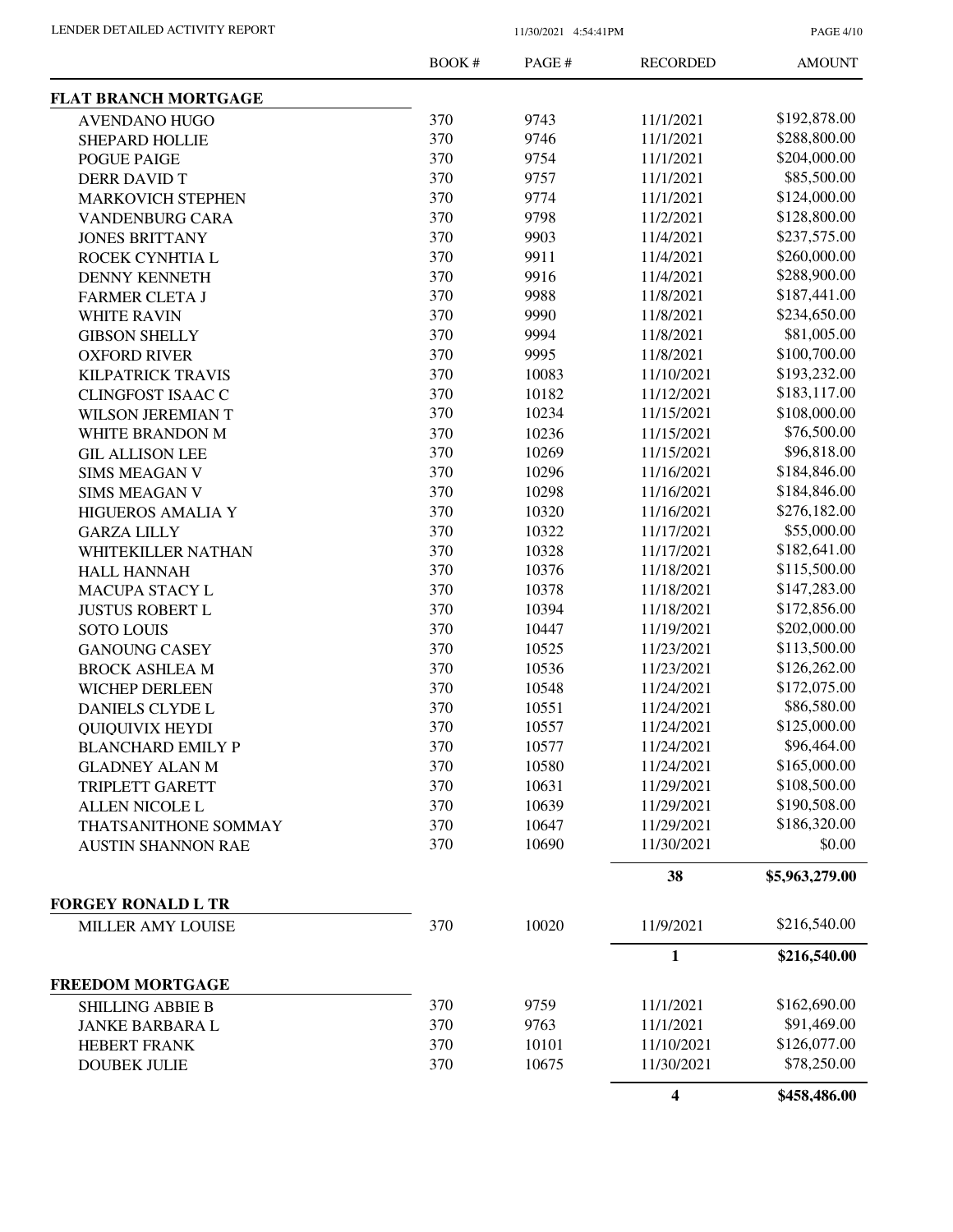LENDER DETAILED ACTIVITY REPORT 11/30/2021 4:54:41PM

PAGE 5/10

|                                                              | BOOK#      | PAGE#         | <b>RECORDED</b>         | <b>AMOUNT</b>               |
|--------------------------------------------------------------|------------|---------------|-------------------------|-----------------------------|
| <b>GATEWAY MORTGAGE GROUP</b>                                |            |               |                         |                             |
| <b>ANDERSON SUSIE</b>                                        | 370        | 9797          | 11/2/2021               | \$166,487.00                |
| PATTERSON TODD A                                             | 370        | 9913          | 11/4/2021               | \$96,000.00                 |
| PRUITT SUZANNE                                               | 370        | 10085         | 11/10/2021              | \$145,350.00                |
| FISHER ROBERT L II                                           | 370        | 10561         | 11/24/2021              | \$126,100.00                |
|                                                              |            |               | $\overline{\mathbf{4}}$ | \$533,937.00                |
| <b>GREAT SOUTHERN BANK</b>                                   |            |               |                         |                             |
| <b>SIDES HEATHER N</b>                                       | 370        | 10062         | 11/10/2021              | \$55,000.00                 |
| <b>CABRALES REBECA</b>                                       | 370        | 10445         | 11/19/2021              | \$211,469.00                |
| <b>BENNER VICTORIA</b>                                       | 370        | 10693         | 11/30/2021              | \$55,800.00                 |
|                                                              |            |               | 3                       | \$322,269.00                |
| <b>GUARANTY BANK</b>                                         |            |               |                         |                             |
| <b>CARGILE EVANGELINE RUTH</b>                               | 370        | 9715          | 11/1/2021               | \$105,000.00                |
| <b>MONSON MAYCEE NICOLE</b>                                  | 370        | 9816<br>9877  | 11/2/2021               | \$240,352.00                |
| SCHUBER MITCHELL HOMES LLC                                   | 370        |               | 11/4/2021<br>11/5/2021  | \$258,000.00<br>\$30,000.00 |
| <b>JANKE BRYANT</b>                                          | 370<br>370 | 9941<br>10188 | 11/12/2021              | \$102,350.00                |
| <b>FORD BARBARA</b>                                          | 370        | 10266         | 11/15/2021              | \$8,303,000.00              |
| <b>SCHUBER MITCHELL HOMES LLC</b><br><b>SCHREIER ANTHONY</b> | 370        | 10286         | 11/16/2021              | \$88,000.00                 |
| YEAKEY MARY BETH                                             | 370        | 10302         | 11/16/2021              | \$135,000.00                |
| NEOSHO ENTERPRISES LLC                                       | 370        | 10481         | 11/22/2021              | \$725,000.00                |
| <b>CLARK ALAN</b>                                            | 370        | 10600         | 11/29/2021              | \$85,000.00                 |
|                                                              |            |               | 10                      |                             |
| <b>HELPING PROPERTY OWNERS LLC</b>                           |            |               |                         | \$10,071,702.00             |
| VIOLET A DIBBLE LLC                                          | 370        | 10303         | 11/16/2021              | \$13.00                     |
|                                                              |            |               | 1                       | \$13.00                     |
| HIGHLANDS RESIDENTIAL MORTGAGE                               |            |               |                         |                             |
| <b>COLTRANE SARAH</b>                                        | 370        | 9739          | 11/1/2021               | \$217,171.00                |
|                                                              |            |               | 1                       | \$217,171.00                |
| <b>JOHNSON VICTOR</b>                                        |            |               |                         |                             |
| OXFORD CHEYANNE ELLEANORA BAKER                              | 370        | 10463         | 11/22/2021              | \$8,000.00                  |
|                                                              |            |               | 1                       | \$8,000.00                  |
| <b>JOPLIN METRO CREDIT UNION</b>                             |            |               | 11/8/2021               | \$72,000.00                 |
| <b>CORNETT KIMBERLY</b>                                      | 370        | 9983<br>10001 | 11/8/2021               | \$100,000.00                |
| <b>RUSSEL AIMEE K</b>                                        | 370        |               |                         |                             |
|                                                              |            |               | $\overline{2}$          | \$172,000.00                |
| <b>LAKEVIEW LOAN SERVICING</b><br><b>BEAN DEBORAH</b>        | 370        | 10331         | 11/17/2021              | \$124,393.00                |
|                                                              |            |               | 1                       | \$124,393.00                |
| <b>LOANDEPOT.COM</b>                                         |            |               |                         |                             |
| DODSON LORI L                                                | 370        | 9733          | 11/1/2021               | \$285,000.00                |
| <b>ZELLER TIFFANI N</b>                                      | 370        | 10095         | 11/10/2021              | \$274,475.00                |
| KITCHINGHAM VICTORIA A                                       | 370        | 10365         | 11/18/2021              | \$153,000.00                |
|                                                              |            |               | $\mathbf{3}$            | \$712,475.00                |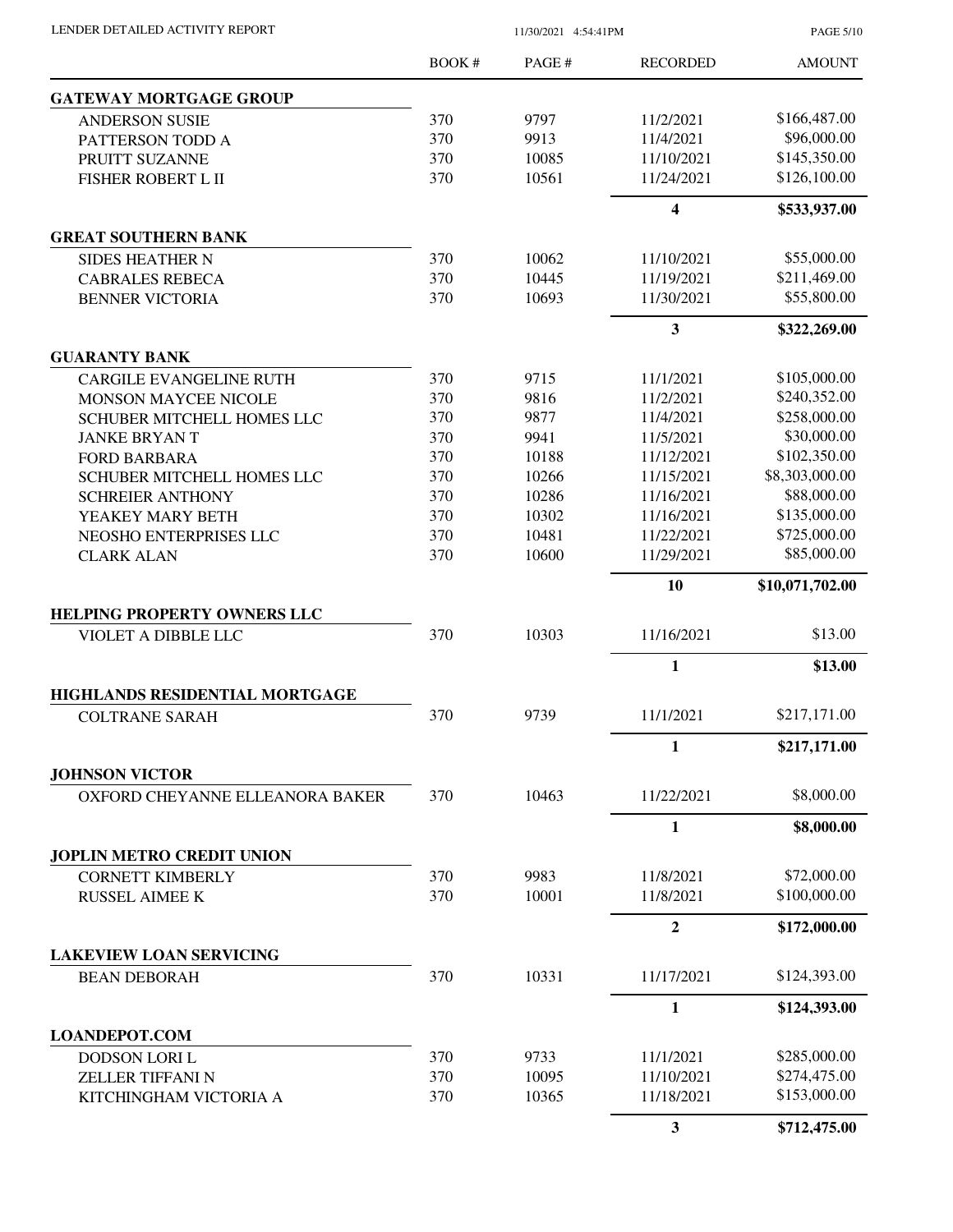BOOK # PAGE # AMOUNT RECORDED **MAILES DAVID** TACKETT BRIAN 370 9918 11/4/2021 \$100,000.00 **1 \$100,000.00 MAILES FREDDIE** ELBERT ASPYN 370 9801 11/2/2021 \$45,000.00 **1 \$45,000.00 MID-MISSOURI BANK** LILLY JACKSON 11, LLC 370 9847 11/3/2021 \$78,000.00 WILD GAVIN 370 10415 11/19/2021 \$190,404.00 **2 \$268,404.00 MIDWEST MORTGAGE** ROGERS HOLLY 370 10489 11/22/2021 \$103,861.00 **1 \$103,861.00 MIDWEST MORTGAGE ASSOCIATES** AUGUSTINE MERIUTER L 370 10381 11/18/2021 \$121,754.00 DUNCAN RHIAN L 370 10633 11/29/2021 \$131,724.00 **2 \$253,478.00 MIDWEST MORTGAGE ASSOCIATES TROUP** MCFADIN JESSE D 370 10374 11/18/2021 \$134,343.00 **1 \$134,343.00 MISSOURI HOUSING DEVELOPMENT COMMISSION** MARTIN ALICIA J 370 10200 11/12/2021 \$5,522.12 ALLEN NICOLE L 370 10659 11/30/2021 \$7,620.32 **2 \$13,142.44 MORTGAGE RESEARCH CENTER** BADDLEY ROBERT SCOTT 370 10318 11/16/2021 \$250,000.00 **1 \$250,000.00 MR COOPER** TAYLOR SANDRA LEE 370 10681 11/30/2021 \$71,000.00 **1 \$71,000.00 NATIONSTAR MORTGAGE** SMITH SARAH 370 10324 11/17/2021 \$232,804.00 **1 \$232,804.00 NEW AMERICAN FUNDING** ALEXANDER PAMELA 370 9737 11/1/2021 \$265,109.00 **1 \$265,109.00 NEW DAY FINANCIAL** WILKES PAULINE N MERCADO 370 9761 11/1/2021 \$224,022.00 JOHNSON DIANA 370 9901 11/4/2021 \$165,000.00 ROBERTS ALETRICE MARIE 370 10145 11/12/2021 \$155,000.00 **3 \$544,022.00**

LENDER DETAILED ACTIVITY REPORT 11/30/2021 4:54:41PM

PAGE 6/10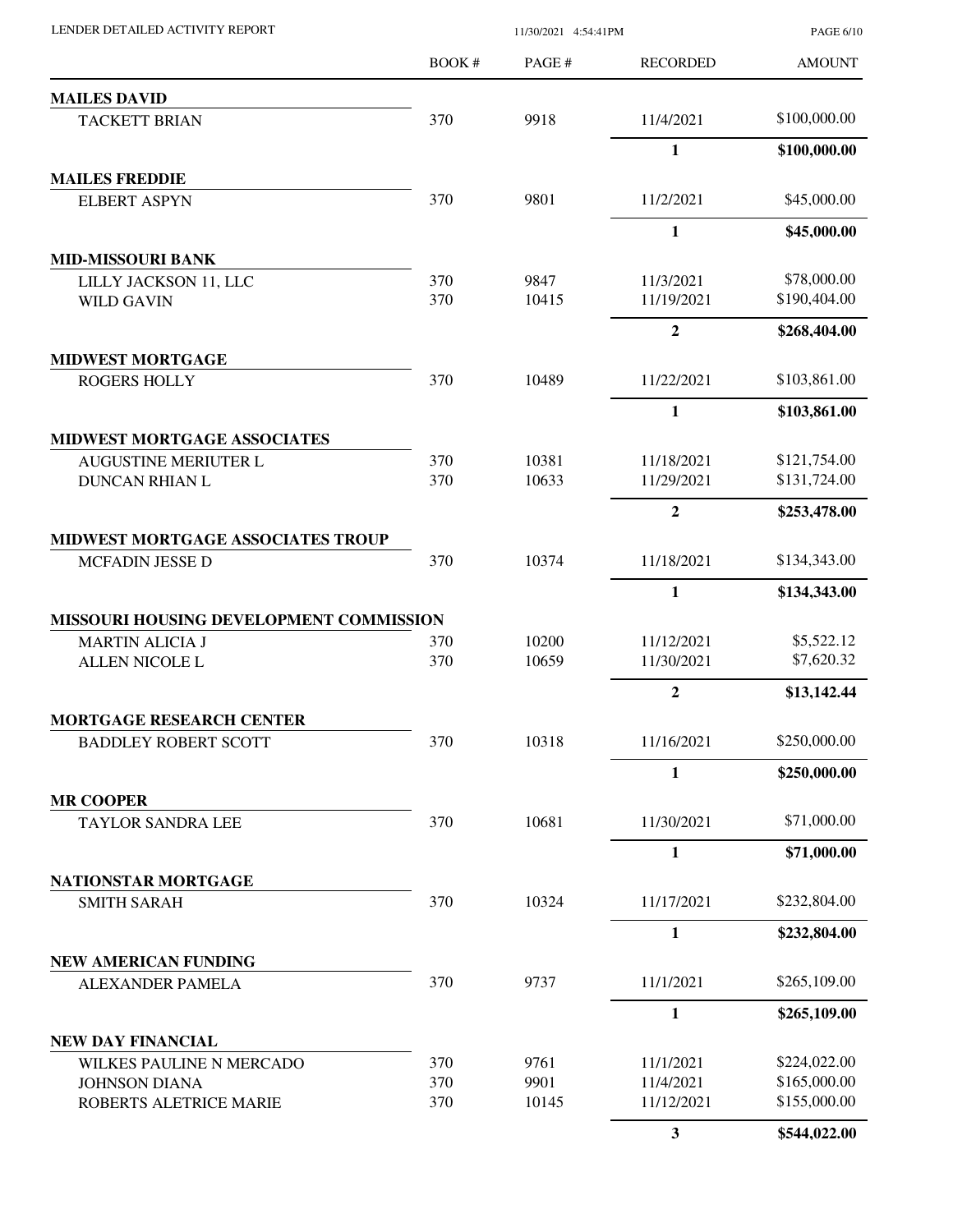| LENDER DETAILED ACTIVITY REPORT | 11/30/2021 4:54:41PM |        |                  | <b>PAGE 7/10</b> |
|---------------------------------|----------------------|--------|------------------|------------------|
|                                 | BOOK #               | PAGE # | <b>RECORDED</b>  | <b>AMOUNT</b>    |
| <b>NEWREZ LLC</b>               |                      |        |                  |                  |
| <b>CARTER TAMMY L</b>           | 370                  | 10368  | 11/18/2021       | \$88,204.00      |
|                                 |                      |        | $\mathbf{1}$     | \$88,204.00      |
| <b>OAKSTAR BANK</b>             |                      |        |                  |                  |
| HOLDEN REAGAN C                 | 370                  | 10421  | 11/19/2021       | \$182,750.00     |
| BLACK RAIN ORDNANCE INC         | 370                  | 10624  | 11/29/2021       | \$443,500.00     |
| <b>EVANS TAMARA S</b>           | 370                  | 10641  | 11/29/2021       | \$167,000.00     |
|                                 |                      |        | 3                | \$793,250.00     |
| PENNYMAC LOAN SERVICES          |                      |        |                  |                  |
| <b>GREEN KENNETH JO</b>         | 370                  | 9973   | 11/8/2021        | \$242,570.00     |
| STARCHMAN MELISSA K             | 370                  | 10680  | 11/30/2021       | \$182,840.00     |
|                                 |                      |        | $\boldsymbol{2}$ | \$425,410.00     |
| <b>PEOPLES BANK</b>             |                      |        |                  |                  |
| <b>LOYD MICHELLE</b>            | 370                  | 9812   | 11/2/2021        | \$90,000.00      |
| <b>MARTINEZ ABEL</b>            | 370                  | 10005  | 11/8/2021        | \$55,000.00      |
| MALCHOW JEANNIE L               | 370                  | 10114  | 11/12/2021       | \$132,000.00     |
| <b>GRUVER MELISSA A</b>         | 370                  | 10164  | 11/12/2021       | \$50,050.00      |
| WHITEHEAD SHEILA A              | 370                  | 10607  | 11/29/2021       | \$102,000.00     |
| 210 RENTALS, LLC                | 370                  | 10664  | 11/30/2021       | \$222,615.00     |
|                                 |                      |        | 6                | \$651,665.00     |
| PEOPLES BANK OF SENECA          |                      |        |                  |                  |
| <b>MAXWELL DARRELL G TRUST</b>  | 370                  | 9904   | 11/4/2021        | \$230,000.00     |
| <b>BRAMAN STACY LYNN</b>        | 370                  | 9965   | 11/5/2021        | \$496,000.00     |
| <b>BRAMAN STACY LYNN</b>        | 370                  | 9966   | 11/5/2021        | \$93,000.00      |
| <b>JDW MANAGEMENT LLC</b>       | 370                  | 10185  | 11/12/2021       | \$570,000.00     |
| WHITE DOG INVESTMENTS LLC       | 370                  | 10427  | 11/19/2021       | \$172,550.00     |
| <b>SCRIBNER ADAM DOUGLAS</b>    | 370                  | 10429  | 11/19/2021       | \$176,500.00     |
| KELLER RICHARD W TRUST          | 370                  | 10437  | 11/19/2021       | \$503,200.00     |
| FOX RIDGE DEVELOPMENT LLC       | 370                  | 10476  | 11/22/2021       | \$215,475.00     |
| KALYAN HOSPITALITY LLC          | 370                  | 10672  | 11/30/2021       | \$460,000.00     |
|                                 |                      |        | 9                | \$2,916,725.00   |
| PINNACLE BANK                   |                      |        |                  |                  |
| FRENCKEN EMILY T                | 370                  | 10500  | 11/22/2021       | \$438,000.00     |
| HERMANN JENNIFER N              | 370                  | 10503  | 11/23/2021       | \$88,000.00      |
|                                 |                      |        | $\overline{2}$   | \$526,000.00     |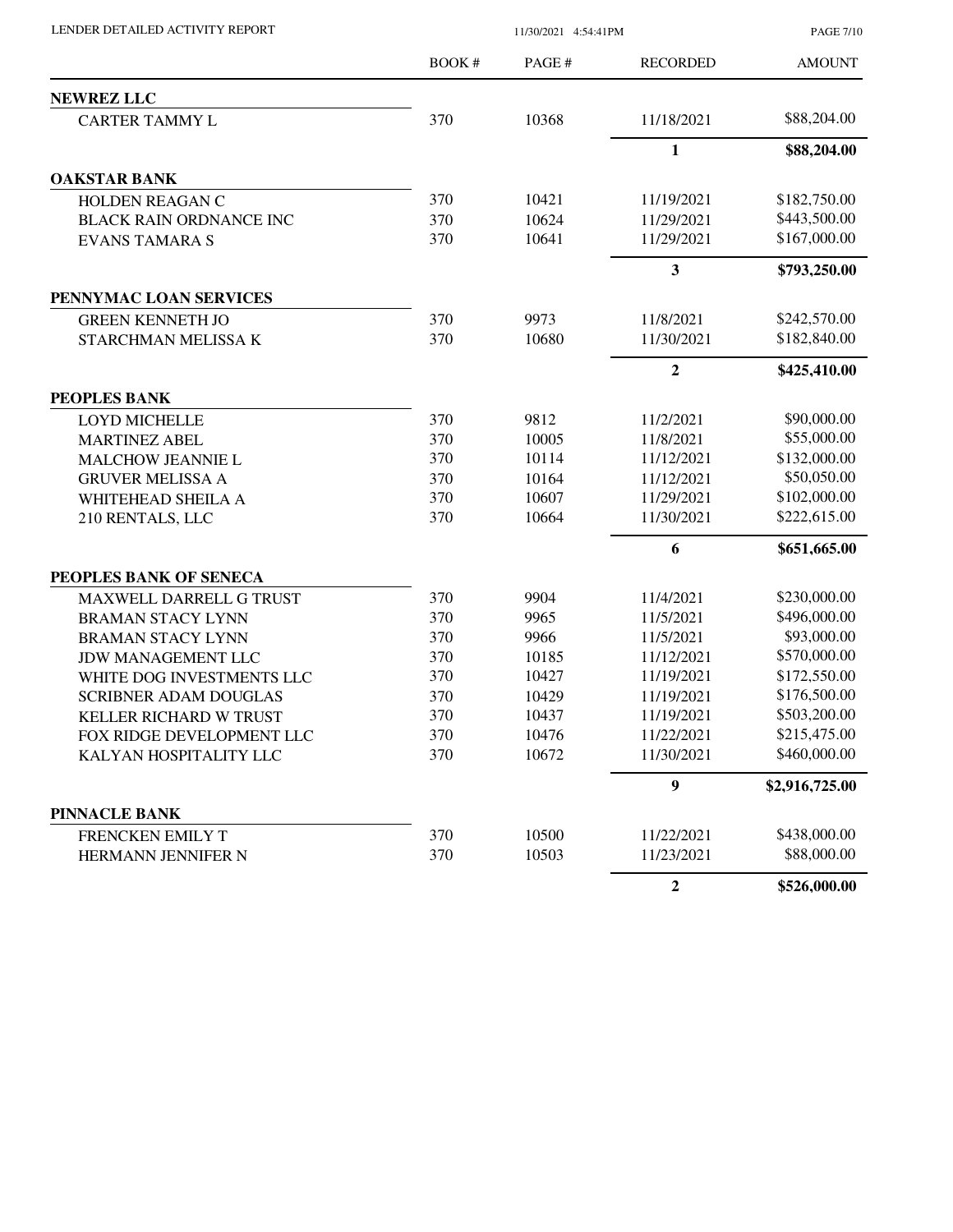PAGE 8/10

|                                            | BOOK# | PAGE# | <b>RECORDED</b> | <b>AMOUNT</b>  |
|--------------------------------------------|-------|-------|-----------------|----------------|
| <b>ROCKET MORTGAGE</b>                     |       |       |                 |                |
| <b>JOHNSON MARK E</b>                      | 370   | 9758  | 11/1/2021       | \$119,566.00   |
| HARRINGTON RAYMOND                         | 370   | 9762  | 11/1/2021       | \$112,300.00   |
| DANIELSON GLENN M                          | 370   | 9783  | 11/2/2021       | \$148,148.00   |
| <b>ODLE KYLEE R</b>                        | 370   | 9821  | 11/3/2021       | \$247,949.00   |
| <b>GARRETT KRISTOPHER K</b>                | 370   | 9824  | 11/3/2021       | \$250,000.00   |
| <b>ODLE RYAN</b>                           | 370   | 9841  | 11/3/2021       | \$247,949.00   |
| <b>BAILEY LATONIA</b>                      | 370   | 9971  | 11/8/2021       | \$212,000.00   |
| <b>KLUGH JACOB</b>                         | 370   | 9992  | 11/8/2021       | \$109,610.00   |
| <b>WREN ROXANNE</b>                        | 370   | 9997  | 11/8/2021       | \$131,100.00   |
| <b>HARRIS JADE NIKOLE</b>                  | 370   | 10026 | 11/9/2021       | \$138,380.00   |
| <b>DAVIS SARAH E</b>                       | 370   | 10036 | 11/9/2021       | \$61,838.00    |
| PEARCE DEBRA A                             | 370   | 10038 | 11/9/2021       | \$171,000.00   |
| <b>BURROWS CHRISTINA</b>                   | 370   | 10144 | 11/12/2021      | \$127,800.00   |
| <b>BARNARD WILLIAM SPENCER</b>             | 370   | 10171 | 11/12/2021      | \$206,500.00   |
| <b>BROOM GARY D</b>                        | 370   | 10304 | 11/16/2021      | \$126,167.00   |
| SHERRADEN VICKI M                          | 370   | 10305 | 11/16/2021      | \$134,000.00   |
| STRICKLAND NICKI                           | 370   | 10432 | 11/19/2021      | \$175,218.00   |
| <b>MAULLER LARRY D</b>                     | 370   | 10478 | 11/22/2021      | \$137,550.00   |
| <b>DAVIS JEROME R</b>                      | 370   | 10524 | 11/23/2021      | \$59,015.00    |
|                                            |       |       | 19              | \$2,916,090.00 |
| SECRETARY OF HOUSING AND URBAN DEVELOPMENT |       |       |                 |                |
| <b>JOHNSON RACHEL</b>                      | 370   | 9781  | 11/2/2021       | \$23,052.99    |
| RANSDELL KAYLA                             | 370   | 10011 | 11/9/2021       | \$32,854.99    |
| <b>WALTERS NICHOLAS R</b>                  | 370   | 10433 | 11/19/2021      | \$30,645.80    |
|                                            |       |       | 3               | \$86,553.78    |
| <b>SECURITY BANK OF SOUTHWEST MISSOURI</b> |       |       |                 |                |
| <b>4 STATE PROPERTY BROTHERS, LLC</b>      | 370   | 10023 | 11/9/2021       | \$117,500.00   |
| <b>LEMON CATIE</b>                         | 370   | 10154 | 11/12/2021      | \$216,000.00   |
| <b>SWAIM CYNTHIA</b>                       | 370   | 10155 | 11/12/2021      | \$176,000.00   |
| <b>ALLEN VERONICA</b>                      | 370   | 10250 | 11/15/2021      | \$325,000.00   |
|                                            |       |       | 4               | \$834,500.00   |
| <b>SERVION</b>                             |       |       |                 |                |
| POWERS CRYSTAL                             | 370   | 10206 | 11/12/2021      | \$95,000.00    |
|                                            |       |       | $\mathbf{1}$    | \$95,000.00    |
| <b>SIRVA MORTGAGE</b>                      |       |       |                 |                |
| <b>GRAY DAKOTA WD</b>                      | 370   | 10435 | 11/19/2021      | \$244,000.00   |
|                                            |       |       | 1               | \$244,000.00   |
| <b>SOUTHWEST BANK</b>                      |       |       |                 |                |
| <b>HOYER HOLLY J</b>                       | 370   | 10017 | 11/9/2021       | \$118,400.00   |
|                                            |       |       | $\mathbf{1}$    | \$118,400.00   |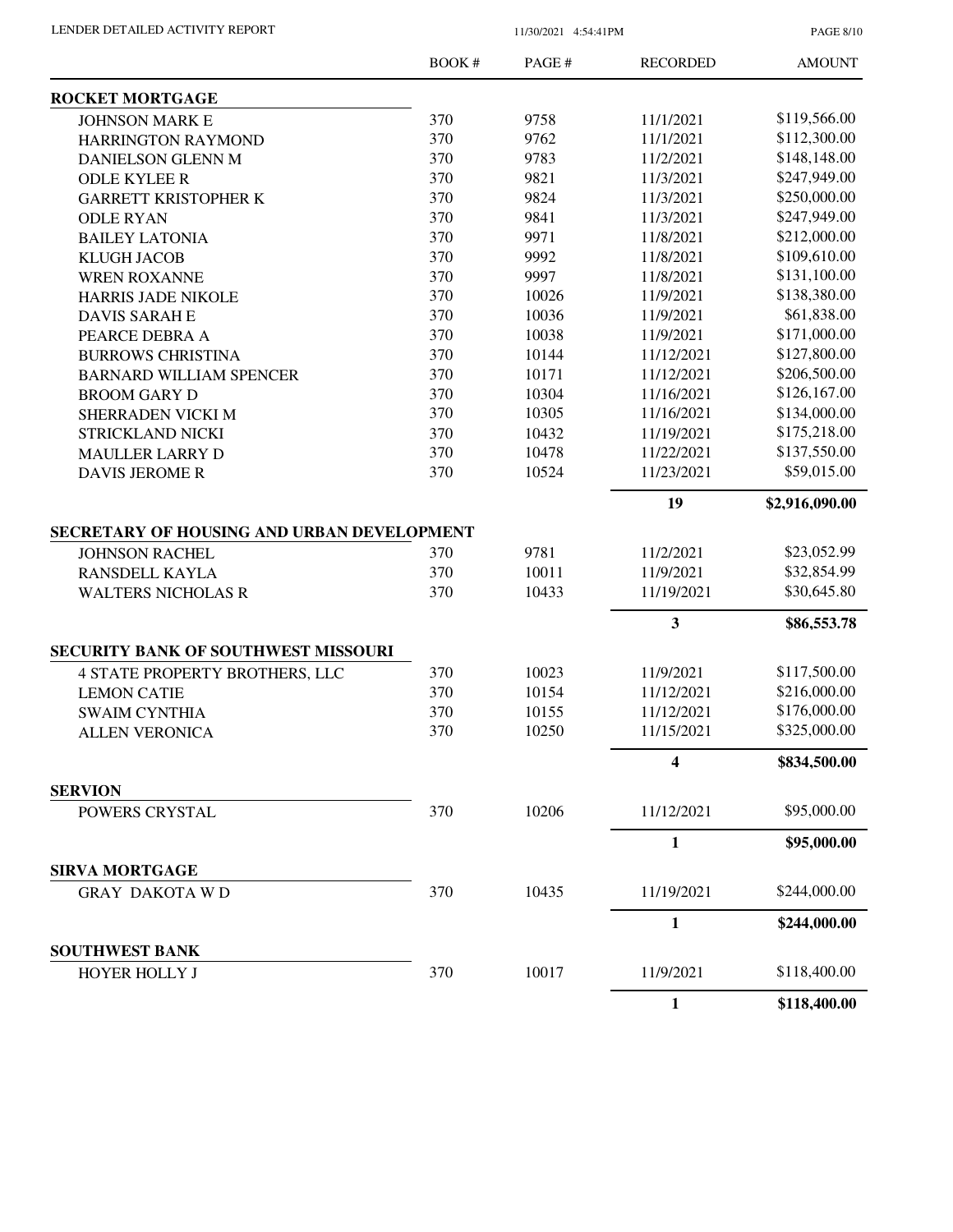PAGE 9/10

|                                                  | BOOK # | PAGE# | <b>RECORDED</b> | <b>AMOUNT</b>  |
|--------------------------------------------------|--------|-------|-----------------|----------------|
| <b>SOUTHWEST MISSOURI BANK</b>                   |        |       |                 |                |
| <b>RAY TERESAL</b>                               | 370    | 9711  | 11/1/2021       | \$60,000.00    |
| <b>DOWNING COLLIER</b>                           | 370    | 9713  | 11/1/2021       | \$68,000.00    |
| <b>KELLER AMANDA</b>                             | 370    | 9714  | 11/1/2021       | \$235,000.00   |
| <b>TURNER LUCY</b>                               | 370    | 9744  | 11/1/2021       | \$10,800.00    |
| MCDANIEL KELSEY A                                | 370    | 9853  | 11/3/2021       | \$277,000.00   |
| <b>KELLER AMANDA</b>                             | 370    | 9866  | 11/4/2021       | \$90,000.00    |
| <b>MASADA CONTRACTING LLC</b>                    | 370    | 9922  | 11/4/2021       | \$28,400.00    |
| MENDOZA ROSARIO                                  | 370    | 9934  | 11/5/2021       | \$14,400.00    |
| YATES PATTI G                                    | 370    | 9946  | 11/5/2021       | \$133,000.00   |
| <b>BRAGG APRIL LEE</b>                           | 370    | 9947  | 11/5/2021       | \$120,000.00   |
| <b>MAXTON GLEN</b>                               | 370    | 9949  | 11/5/2021       | \$322,011.00   |
| <b>MERINO LINDSEY</b>                            | 370    | 9950  | 11/5/2021       | \$15,000.00    |
| <b>HARRELL KATHY</b>                             | 370    | 9952  | 11/5/2021       | \$40,000.00    |
| <b>COOLEY CATHERINE</b>                          | 370    | 9953  | 11/5/2021       | \$100,000.00   |
| DECKER MATTHEW J                                 | 370    | 10040 | 11/9/2021       | \$118,250.00   |
| MISHLER FREDRICKA M                              | 370    | 10043 | 11/9/2021       | \$80,000.00    |
| <b>DOSS SHANON L</b>                             | 370    | 10097 | 11/10/2021      | \$64,000.00    |
| <b>RIEFF KASEY</b>                               | 370    | 10111 | 11/12/2021      | \$126,000.00   |
| <b>SNOWDEN ADAM JAMES</b>                        | 370    | 10213 | 11/12/2021      | \$80,000.00    |
| ST CLAIR CONNIE L                                | 370    | 10231 | 11/15/2021      | \$35,000.00    |
| HENDERSON TAMMY L                                | 370    | 10276 | 11/15/2021      | \$64,000.00    |
| <b>HENDERSON GLORIA</b>                          | 370    | 10277 | 11/15/2021      | \$16,000.00    |
| <b>TAYLOR BOBBY G</b>                            | 370    | 10326 | 11/17/2021      | \$105,500.00   |
| <b>COMER CODY</b>                                | 370    | 10384 | 11/18/2021      | \$135,000.00   |
| <b>RIEDIGER JEANIE</b>                           | 370    | 10388 | 11/18/2021      | \$140,000.00   |
| <b>BISS WALTER R</b>                             | 370    | 10400 | 11/18/2021      | \$50,000.00    |
| <b>TERRY RICK</b>                                | 370    | 10402 | 11/18/2021      | \$50,000.00    |
| <b>ADAMS SHIRLEY A</b>                           | 370    | 10550 | 11/24/2021      | \$184,000.00   |
| RAMIREZ SALATIEL                                 | 370    | 10652 | 11/29/2021      | \$112,000.00   |
| <b>DERRYBERRY HEIDI</b>                          | 370    | 10657 | 11/30/2021      | \$60,000.00    |
|                                                  |        |       | 30              | \$2,933,361.00 |
| THE FIRST NATIONAL BANK AND TRUST COMPANY OF M   |        |       |                 |                |
| ORCUTT RYAN ANDREW                               | 370    | 10316 | 11/16/2021      | \$185,000.00   |
|                                                  |        |       | 1               | \$185,000.00   |
| <b>TOWNE MORTGAGE</b><br><b>MARTIN CHRISTY D</b> | 370    | 9749  | 11/1/2021       | \$50,000.00    |
| <b>WELCH JACOB</b>                               | 370    | 9979  | 11/8/2021       | \$132,000.00   |
| <b>LOMBARDO OLIVIA R</b>                         | 370    | 10198 | 11/12/2021      | \$66,768.00    |
| <b>DICKENS DELANIE M</b>                         | 370    | 10555 | 11/24/2021      | \$151,515.00   |
|                                                  |        |       | 4               | \$400,283.00   |
| <b>USBANK</b>                                    |        |       |                 |                |
| <b>DUBOIS KATHERINE D</b>                        | 370    | 9823  | 11/3/2021       | \$66,000.00    |
| TRIPP WARREN E                                   | 370    | 10051 | 11/10/2021      | \$220,000.00   |
| LONDO DONNA K                                    | 370    | 10224 | 11/15/2021      | \$136,000.00   |
| OLEMAN JOHN K II                                 | 370    | 10453 | 11/22/2021      | \$94,000.00    |
|                                                  |        |       | 4               | \$516,000.00   |
| <b>VALDEZ ALDO</b><br>MARTINEZ REYES MARIA D     | 370    | 10442 | 11/19/2021      | \$4,500.00     |
|                                                  |        |       | 1               | \$4,500.00     |
|                                                  |        |       |                 |                |